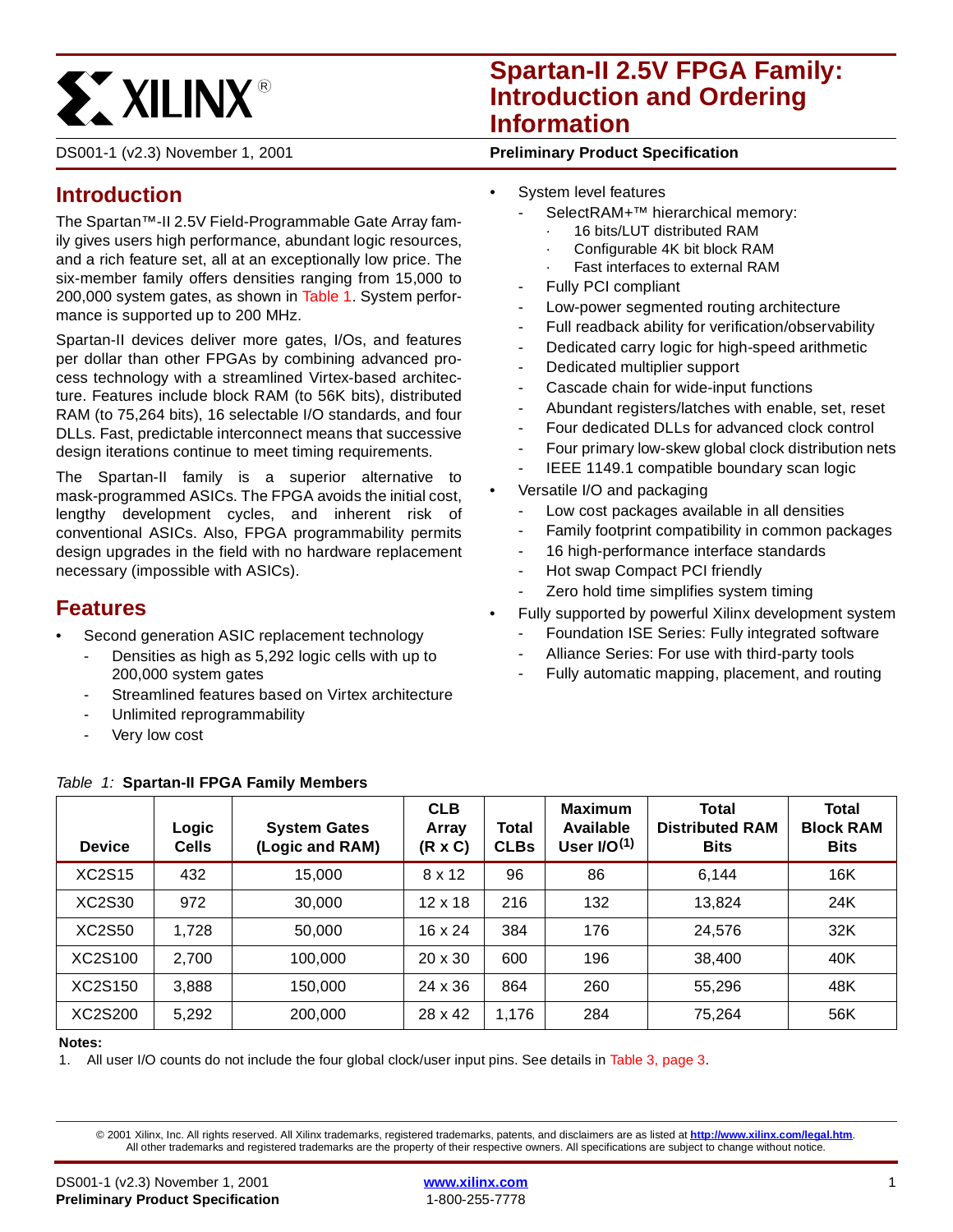## **General Overview**

The Spartan-II family of FPGAs have a regular, flexible, programmable architecture of Configurable Logic Blocks (CLBs), surrounded by a perimeter of programmable Input/Output Blocks (IOBs). There are four Delay-Locked Loops (DLLs), one at each corner of the die. Two columns of block RAM lie on opposite sides of the die, between the CLBs and the IOB columns. These functional elements are interconnected by a powerful hierarchy of versatile routing channels (see [Figure 1\)](#page-1-0).

Spartan-II FPGAs are customized by loading configuration data into internal static memory cells. Unlimited reprogramming cycles are possible with this approach. Stored values in these cells determine logic functions and interconnections implemented in the FPGA. Configuration data can be read from an external serial PROM (master serial mode), or written into the FPGA in slave serial, slave parallel, or Boundary Scan modes.

Spartan-II FPGAs are typically used in high-volume applications where the versatility of a fast programmable solution adds benefits. Spartan-II FPGAs are ideal for shortening product development cycles while offering a cost-effective solution for high volume production.

Spartan-II FPGAs achieve high-performance, low-cost operation through advanced architecture and semiconductor technology. Spartan-II devices provide system clock rates up to 200 MHz. Spartan-II FPGAs offer the most cost-effective solution while maintaining leading edge performance. In addition to the conventional benefits of high-volume programmable logic solutions, Spartan-II FPGAs also offer on-chip synchronous single-port and dual-port RAM (block and distributed form), DLL clock drivers, programmable set and reset on all flip-flops, fast carry logic, and many other features.

The Xilinx XC17S00A PROM family is recommended for serial configuration of Spartan-II FPGAs. The In-System Programmable (ISP) XC18V00 PROM family is recommended for parallel or serial configuration.



<span id="page-1-0"></span>Figure 1: **Basic Spartan-II Family FPGA Block Diagram**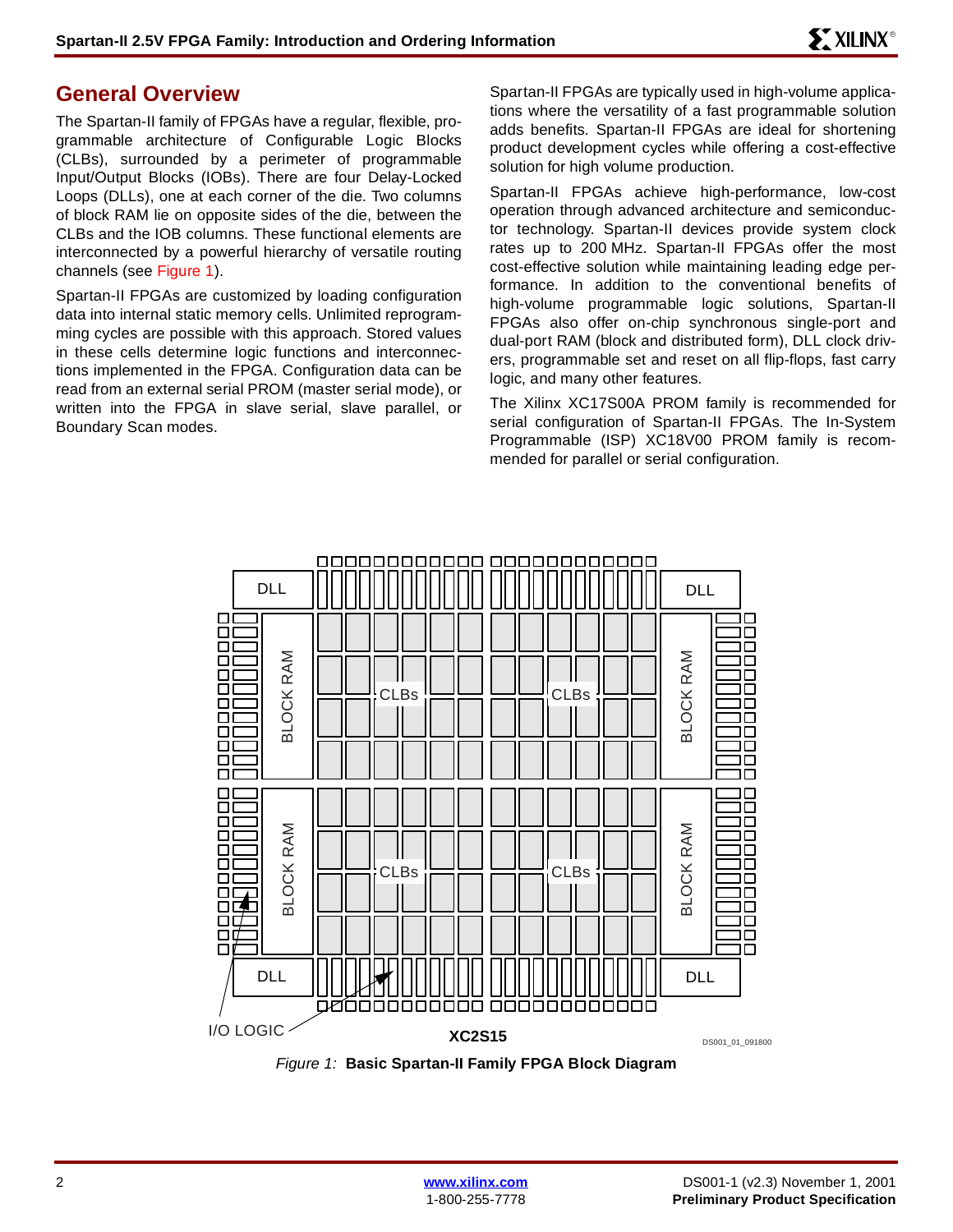# **Spartan-II Product Availability**

[Table 2](#page-2-1) shows the package and speed grades available for Spartan-II family devices. [Table 3](#page-2-0) shows the maximum user I/Os available on the device and the number of user I/Os available for each device/package combination. The four global clock pins are usable as additional user I/Os when not used as a global clock pin. These pins are not included in user I/O counts.

<span id="page-2-1"></span>

|  |  |  | Table 2: Spartan-II Package and Speed Grade Availability |
|--|--|--|----------------------------------------------------------|
|  |  |  |                                                          |

|               | <b>Pins</b> | 100                           | 144                           | 144                             | 208                           | 256                             | 456                             |
|---------------|-------------|-------------------------------|-------------------------------|---------------------------------|-------------------------------|---------------------------------|---------------------------------|
|               | <b>Type</b> | <b>Plastic</b><br><b>VQFP</b> | <b>Plastic</b><br><b>TQFP</b> | <b>Chip Scale</b><br><b>BGA</b> | <b>Plastic</b><br><b>PQFP</b> | <b>Fine Pitch</b><br><b>BGA</b> | <b>Fine Pitch</b><br><b>BGA</b> |
| <b>Device</b> | Code        | <b>VQ100</b>                  | <b>TQ144</b>                  | <b>CS144</b>                    | <b>PQ208</b>                  | <b>FG256</b>                    | <b>FG456</b>                    |
| <b>XC2S15</b> | -5          | C, I                          | C, I                          | C, I                            | ۰                             | $\overline{\phantom{a}}$        |                                 |
|               | $-6$        | $\mathsf C$                   | $\mathbf C$                   | $\mathbf C$                     | ۰                             | -                               | -                               |
| <b>XC2S30</b> | $-5$        | C, I                          | C, I                          | C, I                            | C, I                          | -                               |                                 |
|               | $-6$        | $\mathsf{C}$                  | $\mathbf C$                   | $\mathsf{C}$                    | $\mathsf{C}$                  | -                               |                                 |
| <b>XC2S50</b> | $-5$        | $\blacksquare$                | C, I                          | ۰                               | C, I                          | C, I                            |                                 |
|               | -6          | ۰                             | $\mathbf C$                   | ۰                               | $\mathsf{C}$                  | $\mathbf C$                     |                                 |
| XC2S100       | $-5$        | $\blacksquare$                | C, I                          | ۰                               | C, I                          | C, I                            | C, I                            |
|               | -6          |                               | $\mathbf C$                   |                                 | $\mathsf{C}$                  | $\mathsf{C}$                    | $\mathbf C$                     |
| XC2S150       | $-5$        | $\blacksquare$                | $\blacksquare$                | ۰                               | C, I                          | C, I                            | C, I                            |
|               | -6          | $\blacksquare$                | $\overline{\phantom{a}}$      | ۰                               | $\mathsf{C}$                  | $\mathsf{C}$                    | $\mathbf C$                     |
| XC2S200       | $-5$        | ۰                             |                               | ۰                               | C, I                          | C, I                            | C, I                            |
|               | -6          |                               |                               |                                 | $\mathbf C$                   | $\mathsf{C}$                    | $\mathbf C$                     |

**Notes:** 

1. C = Commercial,  $T_J = 0^\circ$  to +85°C; I = Industrial,  $T_J = -40^\circ \text{C}$  to +100°C.

### <span id="page-2-0"></span>Table 3: **Spartan-II User I/O Chart(1)**

|               | <b>Maximum</b> | Available User I/O According to Package Type |                          |              |              |                |              |
|---------------|----------------|----------------------------------------------|--------------------------|--------------|--------------|----------------|--------------|
| <b>Device</b> | User I/O       | <b>VQ100</b>                                 | <b>TQ144</b>             | <b>CS144</b> | <b>PQ208</b> | <b>FG256</b>   | <b>FG456</b> |
| <b>XC2S15</b> | 86             | 60                                           | 86                       | 86           |              | ٠              |              |
| XC2S30        | 132            | 60                                           | 92                       | 92           | 132          | $\blacksquare$ |              |
| <b>XC2S50</b> | 176            | $\overline{\phantom{a}}$                     | 92                       |              | 140          | 176            |              |
| XC2S100       | 196            | -                                            | 92                       |              | 140          | 176            | 196          |
| XC2S150       | 260            | $\overline{\phantom{0}}$                     |                          |              | 140          | 176            | 260          |
| XC2S200       | 284            | $\,$                                         | $\overline{\phantom{a}}$ |              | 140          | 176            | 284          |

#### **Notes:**

1. All user I/O counts do not include the four global clock/user input pins.